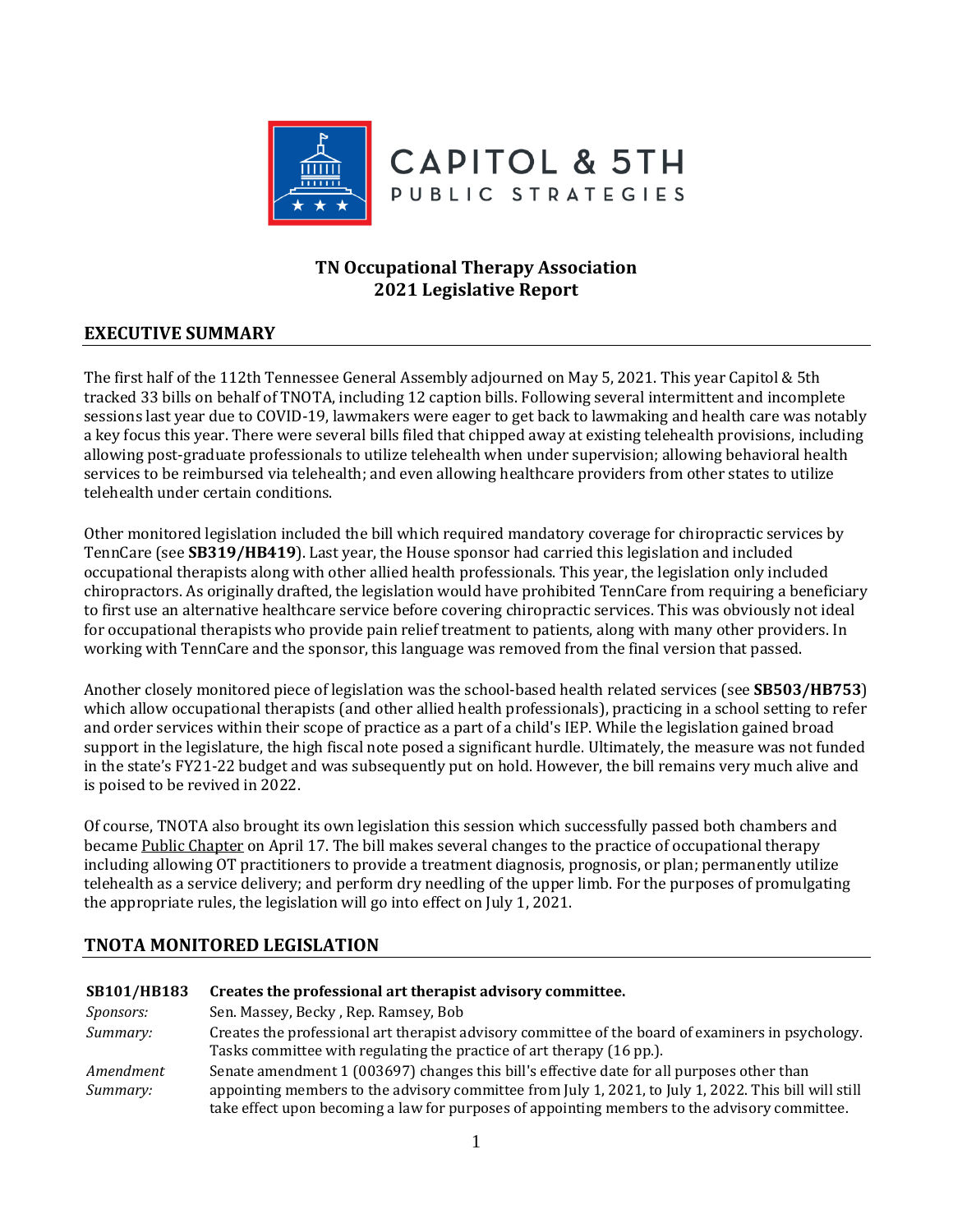|                          | Senate amendment 2 (004239) removes a reference to a specific association with which this bill<br>would require the governor to consult to determine qualified persons for appointment as advisory<br>committee. This bill instead requires the governor to consult with interested art therapy groups,<br>including, but not limited to, a professional organization that represents the profession of art<br>therapy in Tennessee. This amendment clarifies that this bill will prohibit unlicensed persons from<br>presenting themselves as a "licensed professional art therapist" or "licensed art therapist", rather<br>than "professional art therapist."                                                                  |
|--------------------------|-----------------------------------------------------------------------------------------------------------------------------------------------------------------------------------------------------------------------------------------------------------------------------------------------------------------------------------------------------------------------------------------------------------------------------------------------------------------------------------------------------------------------------------------------------------------------------------------------------------------------------------------------------------------------------------------------------------------------------------|
| <b>Fiscal Note:</b>      | (Dated January 22, 2021) Increase State Revenue \$15,000/FY21-22/Board of Examiners in<br>Psychology \$15,000/FY22-23/Board of Examiners in Psychology \$11,300/FY23-24 and<br>Subsequent Years/Board of Examiners in Psychology Increase State Expenditures \$1,300/FY21-<br>22 and Subsequent Years/ Board of Examiners in Psychology Other Fiscal Impact Pursuant to<br>Tenn. Code Ann. 4-29-121, all health-related boards are required to be self-supporting over a two-<br>year period. The Board of Examiners of Psychology had an annual surplus of \$4,356 in FY18-19, an<br>annual surplus of \$67,976 in FY19-20, and a cumulative reserve balance of \$1,135,286 on June 30,<br>2020.                                 |
| Senate Status:           | 03/18/21 - Senate passed with amendment 1 (003697) and amendment 2 (004239).                                                                                                                                                                                                                                                                                                                                                                                                                                                                                                                                                                                                                                                      |
| House Status:            | 04/05/21 - House passed.                                                                                                                                                                                                                                                                                                                                                                                                                                                                                                                                                                                                                                                                                                          |
| <b>Executive Status:</b> | 04/26/21 - Enacted as Public Chapter 0160 effective April 20, 2021.                                                                                                                                                                                                                                                                                                                                                                                                                                                                                                                                                                                                                                                               |
| SB292/HB1240             | Waiving licensure fees for healthcare professionals.                                                                                                                                                                                                                                                                                                                                                                                                                                                                                                                                                                                                                                                                              |
| Sponsors:                | Sen. Robinson, Katrina, Rep. Parkinson, Antonio                                                                                                                                                                                                                                                                                                                                                                                                                                                                                                                                                                                                                                                                                   |
| Summary:                 | Waives licensure fees for healthcare professionals from July 1, 2021, to June 30, 2025. Requires<br>licensing authorities to refund the portion of any licensure fee paid to the authority that is credited<br>to a healthcare provider for that period of time. Broadly captioned.                                                                                                                                                                                                                                                                                                                                                                                                                                               |
| Amendment<br>Summary:    | House Health Subcommittee amendment 1 (004639) waives the licensing fee for 1 year or until<br>the conclusion of the COVID-19 pandemic.                                                                                                                                                                                                                                                                                                                                                                                                                                                                                                                                                                                           |
| <b>Fiscal Note:</b>      | (Dated March 14, 2021) Decrease State Revenue - \$22,823,600/FY21-22/Health Related Boards<br>\$22,823,600/FY22-23/Health Related Boards \$22,823,600/FY23-24/Health Related Boards<br>\$22,823,600/FY24-25/Health Related Boards Increase to state Expenditures - \$22,700,000/FY21-<br>22/General Fund \$22,700,000/FY22-23/General Fund \$22,700,000/FY23-24/General Fund<br>\$22,700,000/FY24-25/General Fund Pursuant to Tenn. Code Ann. 4-29-121, all health-related<br>boards are required to be self-supporting over a two-year period. The Boards had an annual<br>surplus of \$2,524,075 in FY18-19, an annual surplus of \$1,107,948 in FY19-20, and a cumulative<br>reserve balance of \$34,229,587 on June 30, 2020. |
| Senate Status:           | 04/13/21 - Taken off notice in Senate Health & Welfare Committee.                                                                                                                                                                                                                                                                                                                                                                                                                                                                                                                                                                                                                                                                 |
| House Status:            | 04/06/21 - Failed in House Health Subcommittee after adopting amendment 1 (004639).                                                                                                                                                                                                                                                                                                                                                                                                                                                                                                                                                                                                                                               |
| SB319/HB419              | Coverage for chiropractic services.                                                                                                                                                                                                                                                                                                                                                                                                                                                                                                                                                                                                                                                                                               |
| Sponsors:                | Sen. Hensley, Joey, Rep. Cepicky, Scott                                                                                                                                                                                                                                                                                                                                                                                                                                                                                                                                                                                                                                                                                           |
| Summary:                 | Adds chiropractic services performed by a person authorized to engage in the practice of<br>chiropractic to the list of healthcare services that may be included as covered TennCare medical<br>assistance. Requires TennCare medical assistance include payment for chiropractic services for<br>persons 18 years of age and older. Prohibits a TennCare entity from requiring that a recipient first<br>use an alternative healthcare service before providing payment for chiropractic services.                                                                                                                                                                                                                               |
| Amendment<br>Summary:    | House amendment 1 (005653) deletes and rewrites all language after the enacting clause such that<br>the only substantive change is to remove the prohibition for a TennCare entity to require a<br>recipient use an alternative healthcare service before providing payment for chiropractic services.                                                                                                                                                                                                                                                                                                                                                                                                                            |
| <b>Fiscal Note:</b>      | (Dated January 31, 2021) Increase State Expenditures - \$525,300/FY21-22 \$1,050,700/FY22-23<br>and Subsequent Years Increase Federal Expenditures - \$1,033,300/FY21-22 \$2,066,600/FY22-23<br>and Subsequent Years Other Fiscal Impact - There could be savings if chiropractic care is used in<br>lieu of other procedures. Due to a number of unknown factors, the timing and amount of any<br>savings are not quantifiable with reasonable certainty.                                                                                                                                                                                                                                                                        |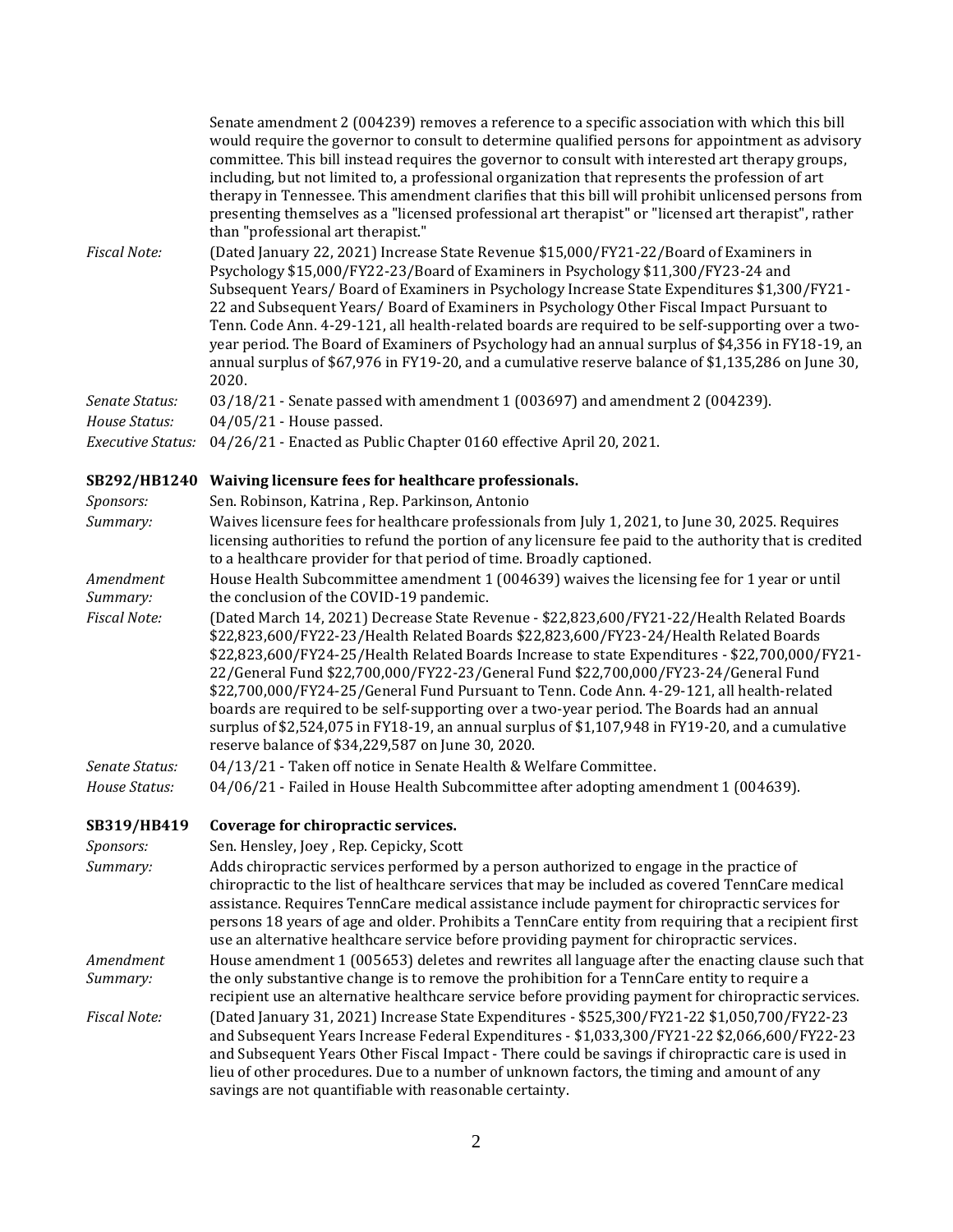| Senate Status:           | 05/04/21 - Senate passed.                                                                                                                                                                                                                                                                                                                                                                                                                                                                                                                                                                                                                                                                                                                |
|--------------------------|------------------------------------------------------------------------------------------------------------------------------------------------------------------------------------------------------------------------------------------------------------------------------------------------------------------------------------------------------------------------------------------------------------------------------------------------------------------------------------------------------------------------------------------------------------------------------------------------------------------------------------------------------------------------------------------------------------------------------------------|
| House Status:            | 05/04/21 - House passed with amendment 1 (005653).                                                                                                                                                                                                                                                                                                                                                                                                                                                                                                                                                                                                                                                                                       |
| <b>Executive Status:</b> | 05/04/21 - Sent to the speakers for signatures.                                                                                                                                                                                                                                                                                                                                                                                                                                                                                                                                                                                                                                                                                          |
| SB418/HB602              | <b>Medicaid Buy-In Act.</b>                                                                                                                                                                                                                                                                                                                                                                                                                                                                                                                                                                                                                                                                                                              |
| Sponsors:                | Sen. Yarbro, Jeff, Rep. Hodges, Jason                                                                                                                                                                                                                                                                                                                                                                                                                                                                                                                                                                                                                                                                                                    |
| Summary:                 | Enacts the "Medicaid Buy-In Act," which establishes a medicaid buy-in program to provide<br>residents with a choice of quality, affordable health insurance. Requires the department of finance<br>and administration to establish benefits under the medicaid buy-in plan and to ensure that the<br>covered benefits include ambulatory patient services, emergency services, maternity and newborn<br>care, behavioral health treatment, and other services. Requires the department to pursue available<br>federal funding and financial participation for the services and benefits provided.                                                                                                                                        |
| Senate Status:           | 02/10/21 - Referred to Senate Commerce & Labor Committee.                                                                                                                                                                                                                                                                                                                                                                                                                                                                                                                                                                                                                                                                                |
| House Status:            | 02/20/21 - Referred to House Insurance Subcommittee.                                                                                                                                                                                                                                                                                                                                                                                                                                                                                                                                                                                                                                                                                     |
| SB484/HB582              | Educational materials for providers and facilities where medication assisted treatment is<br>prescribed or provided.                                                                                                                                                                                                                                                                                                                                                                                                                                                                                                                                                                                                                     |
| Sponsors:                | Sen. Haile, Ferrell, Rep. Terry, Bryan                                                                                                                                                                                                                                                                                                                                                                                                                                                                                                                                                                                                                                                                                                   |
| Summary:                 | Authorizes the departments of health and mental health and substance abuse services and the<br>bureau of TennCare to provide in an electronic format the educational materials required to be<br>made available to prescribers of medication assisted treatment and facilities that use medication-<br>assisted treatment for the treatment of substance use disorder. Broadly captioned.                                                                                                                                                                                                                                                                                                                                                |
| Amendment<br>Summary:    | Senate amendment 1 (005536) deletes all original language in the bill. Requires the commissioner<br>of health to report on the impact of the COVID-19 pandemic regarding the lawful and unlawful use<br>of opioids and how it relates to the previously established limitations on opioid use.                                                                                                                                                                                                                                                                                                                                                                                                                                           |
| <b>Fiscal Note:</b>      | (Dated February 5, 2021) NOT SIGNIFICANT                                                                                                                                                                                                                                                                                                                                                                                                                                                                                                                                                                                                                                                                                                 |
| Senate Status:           | 04/21/21 - Senate passed with amendment 1 (005536).                                                                                                                                                                                                                                                                                                                                                                                                                                                                                                                                                                                                                                                                                      |
| House Status:            | 05/03/21 - House passed.                                                                                                                                                                                                                                                                                                                                                                                                                                                                                                                                                                                                                                                                                                                 |
| <b>Executive Status:</b> | 05/11/21 - Sent to governor.                                                                                                                                                                                                                                                                                                                                                                                                                                                                                                                                                                                                                                                                                                             |
| SB503/HB753              | School-based health-related services.                                                                                                                                                                                                                                                                                                                                                                                                                                                                                                                                                                                                                                                                                                    |
| Sponsors:                | Sen. Lundberg, Jon, Rep. White, Mark                                                                                                                                                                                                                                                                                                                                                                                                                                                                                                                                                                                                                                                                                                     |
| Summary:                 | Requires the department of finance and administration to pay, or cause to be paid, claims for<br>reimbursements for eligible health-related or medical assistance services provided by LEAs<br>pursuant to an eligible student's IEP. Requires each LEA to submit all claims for the previous<br>school year on or before December 31 following the end of that school year. Specifies that any<br>claim submitted after such date may be denied unless there is good cause shown for the delay in<br>submission. Clarifies that a claim by an LEA shall not be denied because the provider is not a<br>participating provider or does not have a contract with a managed care organization administering<br>any claims under this bill. |
| Amendment<br>Summary:    | Senate Education Committee amendment 1, House K-12 Subcommittee amendment 1 (006233)<br>deletes all original language in the bill and establishes that physical therapists, occupational<br>therapists, speech-language pathologists and audiologists practicing in a school setting may refer<br>and order services within their scope of practice as a part of a child's IEP.                                                                                                                                                                                                                                                                                                                                                          |
| <b>Fiscal Note:</b>      | (Dated March 25, 2021) Increase State Expenditures \$95,369,600/FY21-22 and Subsequent Years<br>Increase Federal Expenditures \$187,584,200/FY21-22 and Subsequent Years Other Fiscal Impact<br>There may be additional state expenditures to cover the claims for non-TennCare IEP students.<br>Due to multiple unknown factors, the exact impact cannot be quantified.                                                                                                                                                                                                                                                                                                                                                                 |
| Senate Status:           | 05/04/21 - Senate Finance, Ways & Means Committee deferred to first calendar of 2022.                                                                                                                                                                                                                                                                                                                                                                                                                                                                                                                                                                                                                                                    |
| House Status:            | 05/03/21 - Taken off notice in House Finance, Ways & Means Subcommittee.                                                                                                                                                                                                                                                                                                                                                                                                                                                                                                                                                                                                                                                                 |

# **[SB530/HB635 Establishes a uniform definition for medical necessity and medically necessary.](https://tls.mleesmith.com/2021-2022/pdf/SB0530.pdf)**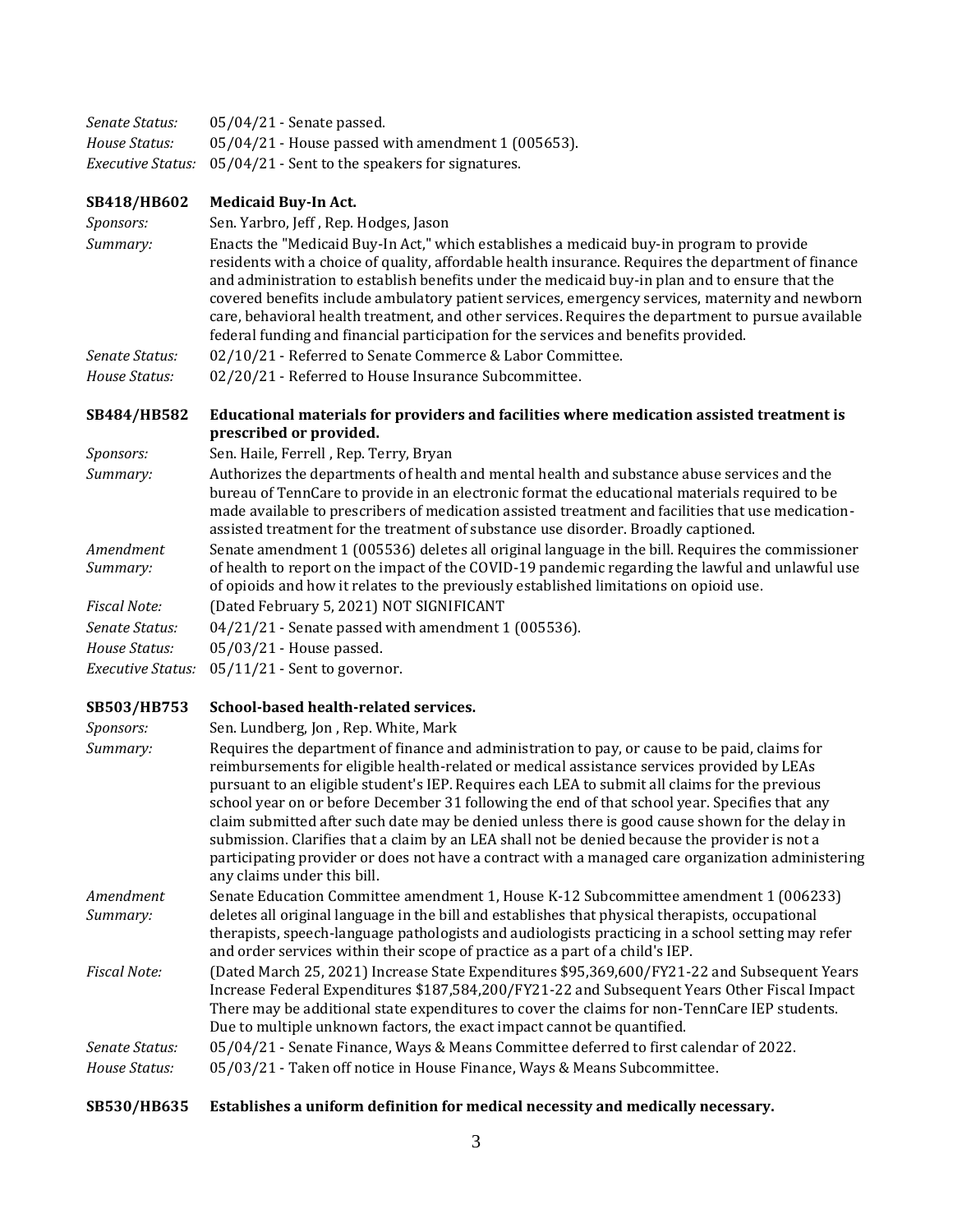| Sponsors:                       | Sen. Briggs, Richard, Rep. Smith, Robin                                                                                                                                                                                                                                                                                                                                                                                                                                                                                                                                                                                                                                                                                                                                                                                                                                                                                                                                                                                                                                                                                                                                                                                                                                                                                |
|---------------------------------|------------------------------------------------------------------------------------------------------------------------------------------------------------------------------------------------------------------------------------------------------------------------------------------------------------------------------------------------------------------------------------------------------------------------------------------------------------------------------------------------------------------------------------------------------------------------------------------------------------------------------------------------------------------------------------------------------------------------------------------------------------------------------------------------------------------------------------------------------------------------------------------------------------------------------------------------------------------------------------------------------------------------------------------------------------------------------------------------------------------------------------------------------------------------------------------------------------------------------------------------------------------------------------------------------------------------|
| Summary:                        | Establishes the new definition of "medical necessity" and "medically necessary" as reasonably<br>calculated to prevent, diagnose, cure, alleviate or prevent worsening of conditions in the patient<br>that endanger life, cause suffering or pain, resulting in an illness or infirmity. Assuming that there<br>is no less costly treatment and that the doctor has completed an examination of the patient and<br>documented their rationale for the procedure. (16pp)                                                                                                                                                                                                                                                                                                                                                                                                                                                                                                                                                                                                                                                                                                                                                                                                                                               |
| Amendment<br>Summary:           | House Insurance Committee amendment 1 (006238) deletes all language after the enacting clause<br>such that the substantive changes are: (1) to specify that patient's best interest is in the opinion of<br>the examining prescriber or healthcare provider; (2) adds language that establishes medical<br>necessity is presumed if the ailment, disease, or illness constitutes an emergency medical                                                                                                                                                                                                                                                                                                                                                                                                                                                                                                                                                                                                                                                                                                                                                                                                                                                                                                                  |
|                                 | condition as defined in 42 U.S.C. § 1395dd(e); and (3) removes the TennCare program and<br>CoverKids programs from the application of this legislation.                                                                                                                                                                                                                                                                                                                                                                                                                                                                                                                                                                                                                                                                                                                                                                                                                                                                                                                                                                                                                                                                                                                                                                |
| <b>Fiscal Note:</b>             | (Dated March 11, 2021) On March 7, 2021, a fiscal note was issued for this legislation estimating a<br>fiscal impact as follows: Increase State Expenditures Exceeds \$65,798,400/FY21-22 Exceeds<br>\$69,124,200/FY22-23 and Subsequent Years Increase Federal Expenditures Exceeds<br>\$123,144,900/FY21-22 Exceeds \$123,411,500/FY22-23 and Subsequent Years Increase Local<br>Expenditures Exceeds \$777,400/FY21-22* Exceeds \$1,554,800/FY22-23 and Subsequent<br>Years*And an estimated impact to commerce as follows: Increase Business Revenue Exceeds<br>\$189,720,700/FY21-22 Exceeds \$192,535,700/FY22-23 and Subsequent Years Increase Business<br>Expenditures Less than \$189,720,700/FY21-22 Less than \$192,535,700/FY22-23 and Subsequent<br>Years Based on new information received from the Division of Benefits Administration, the<br>estimated fiscal impact has been corrected as follows: (CORRECTED) Increase State Expenditures<br>Exceeds \$67,331,200/FY21-22 Exceeds \$72,189,800/FY22-23 and Subsequent Years Increase<br>Federal Expenditures Exceeds \$123,211,500/FY21-22 Exceeds \$123,544,800/FY22-23 and<br>Subsequent Years Increase Local Expenditures Exceeds \$731,000/FY21-22* Exceeds<br>\$1,462,100/FY22-23 and Subsequent Years* HB 635 - SB 530 (CORRECTED) 2Corrected |
| Senate Status:                  | 03/30/21 - Senate Commerce & Labor Committee deferred to first calendar of 2022.                                                                                                                                                                                                                                                                                                                                                                                                                                                                                                                                                                                                                                                                                                                                                                                                                                                                                                                                                                                                                                                                                                                                                                                                                                       |
| House Status:                   | 04/20/21 - Failed in House Insurance Committee.                                                                                                                                                                                                                                                                                                                                                                                                                                                                                                                                                                                                                                                                                                                                                                                                                                                                                                                                                                                                                                                                                                                                                                                                                                                                        |
| <b>Executive Status:</b>        | 03/08/21 - Joint Council on Pensions and Insurance released to standing committees with<br>favorable comment.                                                                                                                                                                                                                                                                                                                                                                                                                                                                                                                                                                                                                                                                                                                                                                                                                                                                                                                                                                                                                                                                                                                                                                                                          |
| SB554/HB449                     | Health care facilities - posting of services provided and price for such services.                                                                                                                                                                                                                                                                                                                                                                                                                                                                                                                                                                                                                                                                                                                                                                                                                                                                                                                                                                                                                                                                                                                                                                                                                                     |
| Sponsors:<br>Summary:           | Sen. Kyle, Sara, Rep. Hodges, Jason<br>Requires healthcare facilities and healthcare providers to post a list of each healthcare services<br>provided at the facility or by provider and a price for the service. Requires healthcare facilities and<br>healthcare providers to accept the price as payment in full if any patient or third-party payer on<br>behalf of the patient pays the price in full within 30 days after the date the healthcare service was<br>provided.                                                                                                                                                                                                                                                                                                                                                                                                                                                                                                                                                                                                                                                                                                                                                                                                                                       |
| <b>Fiscal Note:</b>             | (Dated February 1, 2021) NOT SIGNIFICANT                                                                                                                                                                                                                                                                                                                                                                                                                                                                                                                                                                                                                                                                                                                                                                                                                                                                                                                                                                                                                                                                                                                                                                                                                                                                               |
| Senate Status:                  | 04/06/21 - Senate Commerce & Labor Committee deferred to first calendar of 2022.                                                                                                                                                                                                                                                                                                                                                                                                                                                                                                                                                                                                                                                                                                                                                                                                                                                                                                                                                                                                                                                                                                                                                                                                                                       |
| House Status:                   | 03/30/21 - House Health Subcommittee deferred to the first calendar of 2022.                                                                                                                                                                                                                                                                                                                                                                                                                                                                                                                                                                                                                                                                                                                                                                                                                                                                                                                                                                                                                                                                                                                                                                                                                                           |
| SB568/HB702                     | Time frame for notification of change of address to receive duplicate registration<br>certificate.                                                                                                                                                                                                                                                                                                                                                                                                                                                                                                                                                                                                                                                                                                                                                                                                                                                                                                                                                                                                                                                                                                                                                                                                                     |
| Sponsors:                       | Sen. Johnson, Jack, Rep. Whitson, Sam                                                                                                                                                                                                                                                                                                                                                                                                                                                                                                                                                                                                                                                                                                                                                                                                                                                                                                                                                                                                                                                                                                                                                                                                                                                                                  |
| Summary:                        | Increases from 30 to 45 days the time within which a person issued a certificate of registration by<br>the division of health related boards must notify the division of a change of address to receive a<br>duplicate registration certificate. Broadly captioned.                                                                                                                                                                                                                                                                                                                                                                                                                                                                                                                                                                                                                                                                                                                                                                                                                                                                                                                                                                                                                                                    |
| <b>Fiscal Note:</b>             | (Dated February 10, 2021) NOT SIGNIFICANT                                                                                                                                                                                                                                                                                                                                                                                                                                                                                                                                                                                                                                                                                                                                                                                                                                                                                                                                                                                                                                                                                                                                                                                                                                                                              |
| Senate Status:<br>House Status: | 02/11/21 - Referred to Senate Commerce & Labor Committee.<br>02/11/21 - Caption bill held on House clerk's desk.                                                                                                                                                                                                                                                                                                                                                                                                                                                                                                                                                                                                                                                                                                                                                                                                                                                                                                                                                                                                                                                                                                                                                                                                       |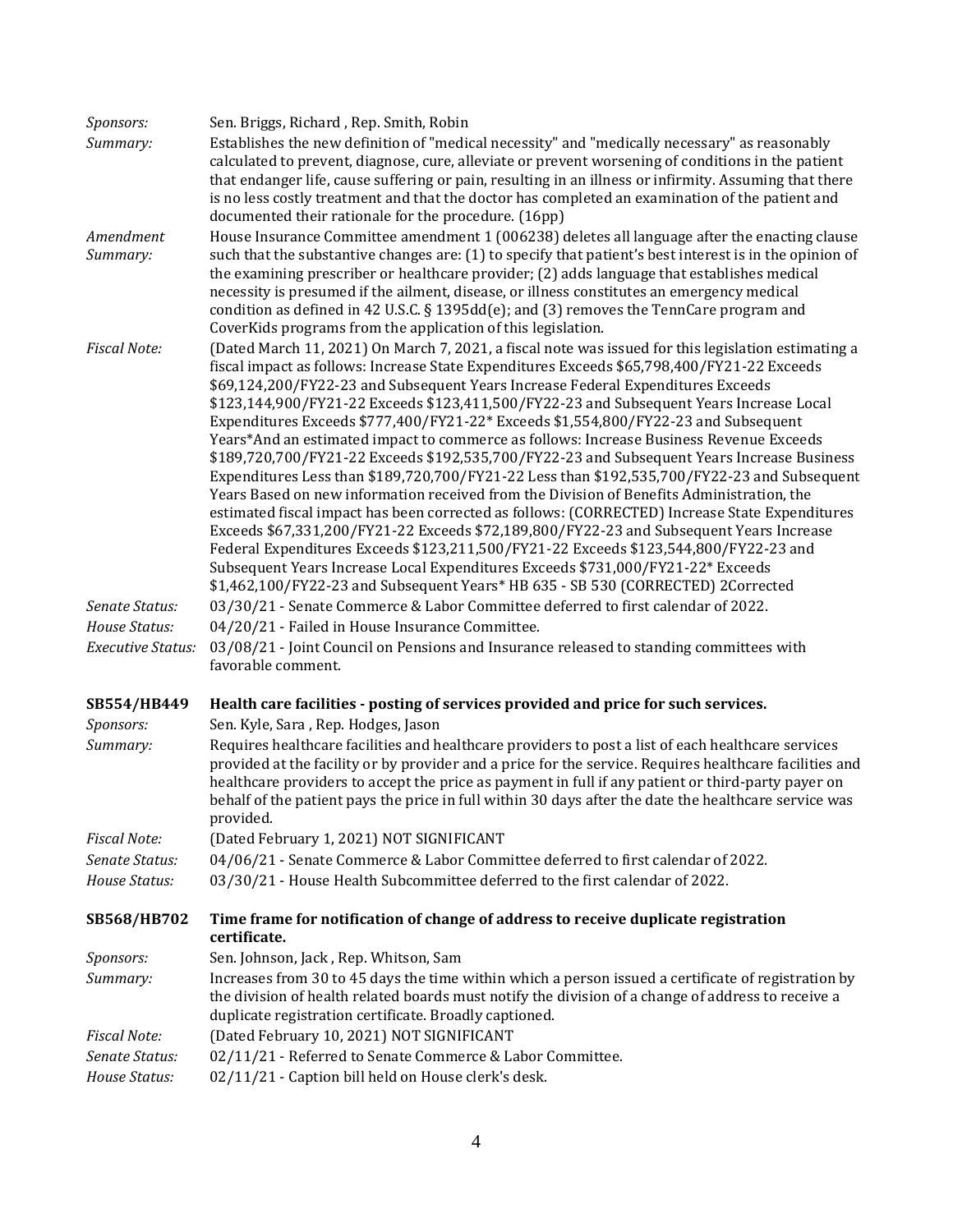|                          | SB584/HB1076 Education and experience requirements for physical therapists.                                                                                                                                                                                                                                                                                                                                                                                                                                                                                                                                                                                                                                                                                                                                                                                                         |
|--------------------------|-------------------------------------------------------------------------------------------------------------------------------------------------------------------------------------------------------------------------------------------------------------------------------------------------------------------------------------------------------------------------------------------------------------------------------------------------------------------------------------------------------------------------------------------------------------------------------------------------------------------------------------------------------------------------------------------------------------------------------------------------------------------------------------------------------------------------------------------------------------------------------------|
| Sponsors:                | Sen. Crowe, Rusty, Rep. Leatherwood, Tom                                                                                                                                                                                                                                                                                                                                                                                                                                                                                                                                                                                                                                                                                                                                                                                                                                            |
| Summary:                 | Removes the one-year experience requirement for doctorate level physical therapists for purposes<br>of the direct access practice exception. Requires physical therapists without a doctorate to meet<br>certain educational requirements for purposes of the direct access practice exception, including<br>completing a professional physical therapy program of at least 15 hours that is approved by the<br>board of physical therapy and completing three years of experience as a licensed physical<br>therapist.                                                                                                                                                                                                                                                                                                                                                             |
| <b>Fiscal Note:</b>      | (Dated February 27, 2021) NOT SIGNIFICANT                                                                                                                                                                                                                                                                                                                                                                                                                                                                                                                                                                                                                                                                                                                                                                                                                                           |
| Senate Status:           | 03/22/21 - Senate passed.                                                                                                                                                                                                                                                                                                                                                                                                                                                                                                                                                                                                                                                                                                                                                                                                                                                           |
| House Status:            | 03/29/21 - House passed.                                                                                                                                                                                                                                                                                                                                                                                                                                                                                                                                                                                                                                                                                                                                                                                                                                                            |
| <b>Executive Status:</b> | 04/16/21 - Enacted as Public Chapter 0130 effective April 13, 2021.                                                                                                                                                                                                                                                                                                                                                                                                                                                                                                                                                                                                                                                                                                                                                                                                                 |
| SB592/HB548              | Membership of board of chiropractic examiners.                                                                                                                                                                                                                                                                                                                                                                                                                                                                                                                                                                                                                                                                                                                                                                                                                                      |
| Sponsors:                | Sen. Jackson, Ed, Rep. Jernigan, Darren                                                                                                                                                                                                                                                                                                                                                                                                                                                                                                                                                                                                                                                                                                                                                                                                                                             |
| Summary:                 | Replaces one of the consumer member appointments to the board of chiropractic examiners with<br>the appointment of a member who is a chiropractic X-ray technician or chiropractic therapy<br>assistant certified in this state not less than two years. Broadly captioned.                                                                                                                                                                                                                                                                                                                                                                                                                                                                                                                                                                                                         |
| <b>Fiscal Note:</b>      | (Dated February 8, 2021) NOT SIGNIFICANT                                                                                                                                                                                                                                                                                                                                                                                                                                                                                                                                                                                                                                                                                                                                                                                                                                            |
| Senate Status:           | 03/22/21 - Senate passed.                                                                                                                                                                                                                                                                                                                                                                                                                                                                                                                                                                                                                                                                                                                                                                                                                                                           |
| House Status:            | 04/01/21 - House passed.                                                                                                                                                                                                                                                                                                                                                                                                                                                                                                                                                                                                                                                                                                                                                                                                                                                            |
| <b>Executive Status:</b> | 04/26/21 - Enacted as Public Chapter 0199 effective April 22, 2021.                                                                                                                                                                                                                                                                                                                                                                                                                                                                                                                                                                                                                                                                                                                                                                                                                 |
| SB603/HB636              | Health Benefit Plan Network Access and Adequacy Act.                                                                                                                                                                                                                                                                                                                                                                                                                                                                                                                                                                                                                                                                                                                                                                                                                                |
| Sponsors:                | Sen. Watson, Bo, Rep. Smith, Robin                                                                                                                                                                                                                                                                                                                                                                                                                                                                                                                                                                                                                                                                                                                                                                                                                                                  |
| Summary:                 | Enacts the "Health Benefit Plan Network Access and Adequacy Act," which establishes standards<br>for the creation and maintenance of networks by health carriers. Defines "network" as the group<br>or groups of participating providers providing services under a network plan. Defines "health<br>carrier" as an entity subject to the insurance laws and rules of this state or subject to the<br>jurisdiction of the commissioner, that contracts or offers to contract to provide, deliver, arrange<br>for, pay for or reimburse the costs of healthcare services. States that violation of the act is a class A<br>misdemeanor subject to a fine of between \$500 and \$5,000. (36 pp.)                                                                                                                                                                                      |
| Amendment<br>Summary:    | Senate Commerce & Labor Committee amendment 1, House Insurance Committee amendment 1<br>(006804) specifies that the act does not apply to the TennCare, CoverKids or any successor<br>programs. Establishes protocol for if a provider relies on the health care network's participation<br>method. House Government Operations Committee amendment 1 (007276) clarifies that an<br>individual must be declared dead by a licensed physician.                                                                                                                                                                                                                                                                                                                                                                                                                                       |
| <b>Fiscal Note:</b>      | (Dated February 27, 2021) Increase State Expenditures \$171,700/FY21-22 \$168,500/FY22-23<br>and Subsequent Years Other Fiscal Impact An additional increase in state expenditures to the<br>Division of TennCare may be realized as a result of this legislation, as well as a corresponding<br>increase in federal expenditures. The extent of any increase in HB 636 - SB 603 1 expenditures<br>associated with an increase in provider rates and paying out-of- network providers is unknown<br>and dependent upon further action by the Department of Commerce and Insurance. Passage of the<br>proposed legislation could jeopardize a portion or all of federal funding to the Division of<br>TennCare received for the Medicaid program of approximately \$9,502,600,952 in FY21-22 and<br>subsequent years if it is determined the state is noncompliant with federal law. |
| Senate Status:           | 04/21/21 - Senate Commerce & Labor Committee deferred to 2022 after adopting amendment 1<br>(006804).                                                                                                                                                                                                                                                                                                                                                                                                                                                                                                                                                                                                                                                                                                                                                                               |
| House Status:            | 04/27/21 - Taken off notice in House Finance, Ways & Means Subcommittee.                                                                                                                                                                                                                                                                                                                                                                                                                                                                                                                                                                                                                                                                                                                                                                                                            |
| <b>Executive Status:</b> | 03/15/21 - Joint Council on Pensions and Insurance released to standing committees with<br>favorable comment.                                                                                                                                                                                                                                                                                                                                                                                                                                                                                                                                                                                                                                                                                                                                                                       |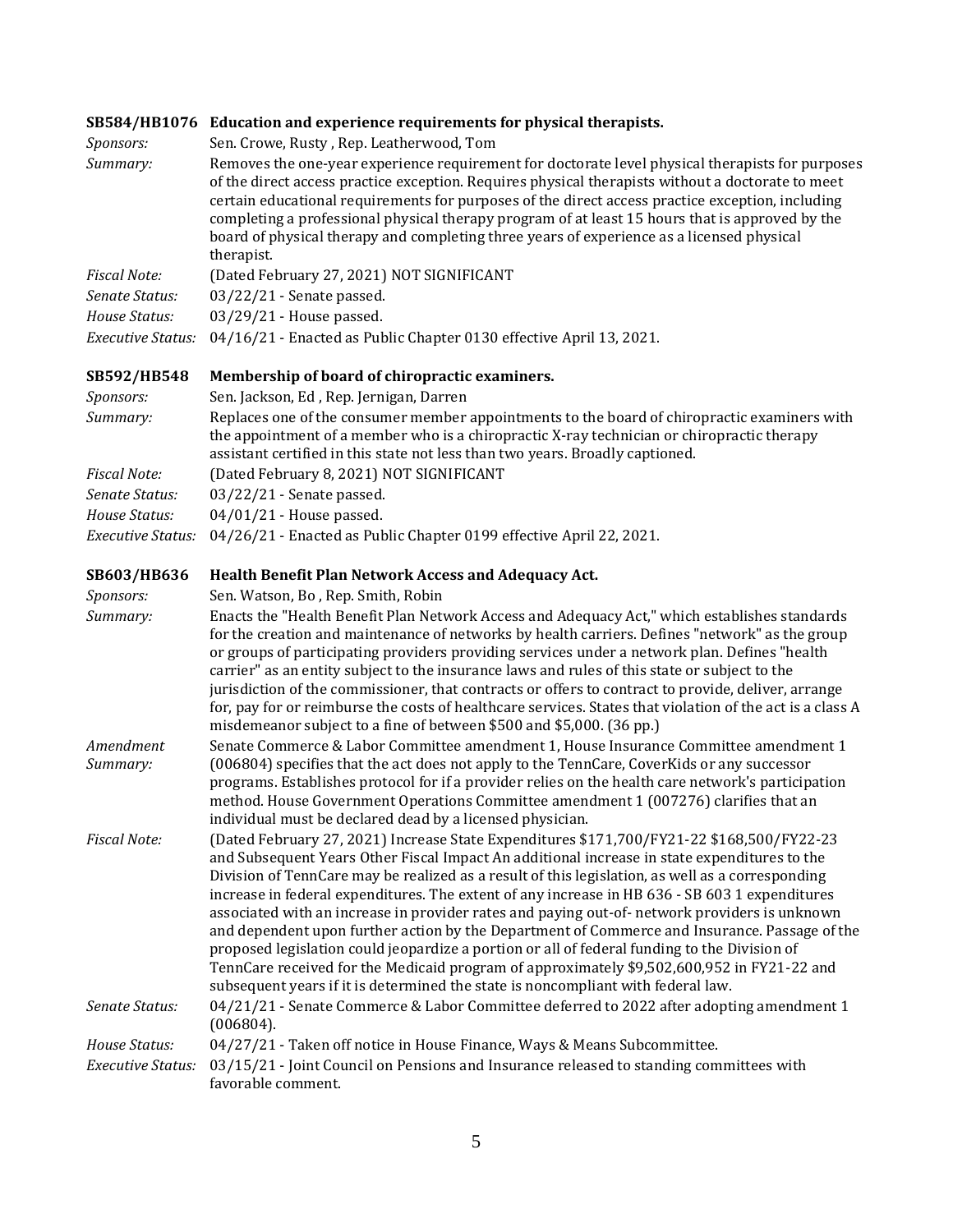| <b>SB615/HB180</b>    | Patient access to qualified mental health professionals.                                                                                                                                                                                                                                                                       |
|-----------------------|--------------------------------------------------------------------------------------------------------------------------------------------------------------------------------------------------------------------------------------------------------------------------------------------------------------------------------|
| Sponsors:             | Sen. Bell, Mike, Rep. Hall, Mark                                                                                                                                                                                                                                                                                               |
| Summary:              | Requires healthcare providers to ensure patients who have threatened or attempted self-harm to<br>the provider's knowledge are provided with access to a qualified mental health professional or<br>contact information for a qualified mental health professional or mental health counseling<br>resource. Broadly captioned. |
| Amendment<br>Summary: | Senate amendment 1 (004631) specifies that healthcare providers must enter a recent threat or<br>attempt of suicide or infliction of self-harm into the patient's medical record and must provide<br>contact information to a qualified mental health professional or counseling resource.                                     |
| <b>Fiscal Note:</b>   | (Dated January 31, 2021) NOT SIGNIFICANT                                                                                                                                                                                                                                                                                       |
| Senate Status:        | $04/07/21$ - Senate passed with amendment 1 (004631).                                                                                                                                                                                                                                                                          |
| House Status:         | $04/12/21$ - House passed.                                                                                                                                                                                                                                                                                                     |
| Executive Status:     | 05/03/21 - Enacted as Public Chapter 0259 effective July 1, 2021.                                                                                                                                                                                                                                                              |

### **[SB672/HB1295 Tennessee Family Insurance Act.](https://tls.mleesmith.com/2021-2022/pdf/SB0672.pdf)**

| Sponsors:           | Sen. Kyle, Sara, Rep. Johnson, Gloria                                                                                                                                                                                                                                                                                                                                                                                                                                                                                                                                                                                                                                                                                                                                                                                                                                                      |
|---------------------|--------------------------------------------------------------------------------------------------------------------------------------------------------------------------------------------------------------------------------------------------------------------------------------------------------------------------------------------------------------------------------------------------------------------------------------------------------------------------------------------------------------------------------------------------------------------------------------------------------------------------------------------------------------------------------------------------------------------------------------------------------------------------------------------------------------------------------------------------------------------------------------------|
| Summary:            | Enacts the "Tennessee Family Insurance Act," which establishes that family and medical leave<br>insurance benefits are payable to a covered individual who is caring for a new child during the first<br>year of adoption or placement, is caring for a family member with a serious health condition, has a<br>serious health condition that makes them unable to perform their job duties or has a qualifying<br>exigency resulting from the deployment of a family member. Specifies that the maximum amount<br>of time benefits are payable during a year is 12 weeks. Creates the family and medical leave<br>insurance fund in the state treasury to pay family and medical leave insurance benefits. Prohibits<br>employers from interfering with the right to family and medical leave insurance. Establishes<br>regulations for the calculation and payment of benefits. (13 pp.) |
| <b>Fiscal Note:</b> | (Dated March 26, 2021) Increase State Revenue \$178,125,000/FY21-22/Family and Medical Leave<br>Insurance Fund \$356,250,000/FY22-23 and Subsequent Years/Family and Medical Leave<br>Insurance Fund Increase State Expenditures \$7,820,800/FY21-22/General Fund<br>\$15,641,600/FY22-23 and Subsequent Years/General Fund \$178,125,000/FY21-22/Family and<br>Medical Leave Insurance Fund \$356,250,000/FY22-23 and Subsequent Years/Family and Medical<br>Leave Insurance Fund Increase Local Expenditures Exceeds \$20,625,000/FY21-22* Exceeds<br>\$41,250,000/FY22-23 and Subsequent Years* SB 672 - HB 1295 2                                                                                                                                                                                                                                                                      |
| Senate Status:      | 04/21/21 - Senate Commerce & Labor Committee deferred to first calendar of 2022.                                                                                                                                                                                                                                                                                                                                                                                                                                                                                                                                                                                                                                                                                                                                                                                                           |
| House Status:       | 04/07/21 - House Banking & Consumer Affairs Subcommittee deferred to first calendar of 2022.                                                                                                                                                                                                                                                                                                                                                                                                                                                                                                                                                                                                                                                                                                                                                                                               |
| SB838/HB939         | State health plan rates.                                                                                                                                                                                                                                                                                                                                                                                                                                                                                                                                                                                                                                                                                                                                                                                                                                                                   |
| Sponsors:           | Sen. Niceley, Frank, Rep. Sparks, Mike                                                                                                                                                                                                                                                                                                                                                                                                                                                                                                                                                                                                                                                                                                                                                                                                                                                     |
| Summary:            | Requires the state group insurance plan establish an alternate allowable charges schedule<br>providing an enrollee to use any licensed medical provider in the United States services without<br>resulting in out-of-network cost sharing charges beginning in 2022. Establishes limitations on<br>costs and requires the plan to have a preferred tier and non-preferred tier.                                                                                                                                                                                                                                                                                                                                                                                                                                                                                                            |
| <b>Fiscal Note:</b> | (Dated March 18, 2021) Decrease State Expenditures \$10,494,700/FY21-22 \$20,989,400/FY22-23<br>and Subsequent Years Decrease Federal Expenditures \$1,025,300/FY21-22 \$2,050,600/FY22-23<br>and Subsequent Years                                                                                                                                                                                                                                                                                                                                                                                                                                                                                                                                                                                                                                                                         |
| Senate Status:      | 02/11/21 - Referred to Senate Commerce & Labor Committee.                                                                                                                                                                                                                                                                                                                                                                                                                                                                                                                                                                                                                                                                                                                                                                                                                                  |

- *House Status:* 03/31/21 House Public Service Subcommittee deferred to summer study.
- *Executive Status:* 03/29/21 Joint Council on Pensions and Insurance released to standing committees with unfavorable comment.

### **[SB869/HB639 Agreement to receive medical services by an out-of-network provider can be provided by](https://tls.mleesmith.com/2021-2022/pdf/SB0869.pdf)  [electronic means.](https://tls.mleesmith.com/2021-2022/pdf/SB0869.pdf)**

*Sponsors:* Sen. Massey, Becky , Rep. Helton, Esther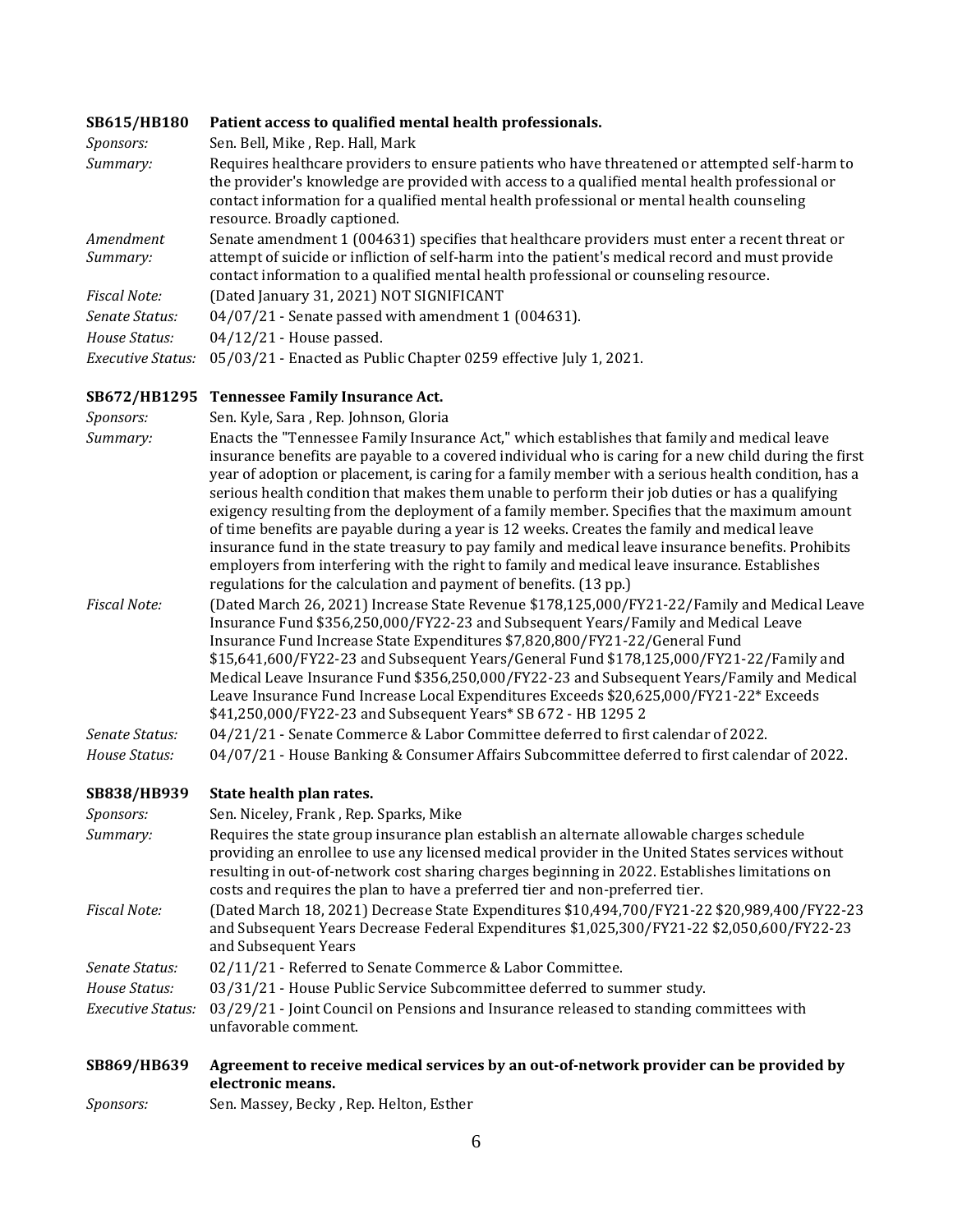| Summary:                 | Permits a healthcare facility to provide by electronic means a method for an insured or a personal<br>representative of an insured to acknowledge and sign an agreement to receive medical services by<br>an out-of-network provider. Broadly captioned.                                                                                                                                                                                                                                                                      |
|--------------------------|-------------------------------------------------------------------------------------------------------------------------------------------------------------------------------------------------------------------------------------------------------------------------------------------------------------------------------------------------------------------------------------------------------------------------------------------------------------------------------------------------------------------------------|
| <b>Fiscal Note:</b>      | (Dated February 8, 2021) NOT SIGNIFICANT                                                                                                                                                                                                                                                                                                                                                                                                                                                                                      |
| Senate Status:           | 02/22/21 - Referred to Senate Commerce & Labor Committee.                                                                                                                                                                                                                                                                                                                                                                                                                                                                     |
| House Status:            | 02/11/21 - Caption bill held on House clerk's desk.                                                                                                                                                                                                                                                                                                                                                                                                                                                                           |
| SB929/HB967              | Telehealth services provided by healthcare professionals licensed in other states.                                                                                                                                                                                                                                                                                                                                                                                                                                            |
| Sponsors:                | Sen. Massey, Becky, Rep. Carringer, Michele                                                                                                                                                                                                                                                                                                                                                                                                                                                                                   |
| Summary:                 | Allows individuals licensed as healthcare providers in other states to practice in telehealth settings<br>while providing healthcare services on a volunteer basis through a free clinic. Broadly captioned.                                                                                                                                                                                                                                                                                                                  |
| <b>Fiscal Note:</b>      | (Dated March 4, 2021) NOT SIGNIFICANT                                                                                                                                                                                                                                                                                                                                                                                                                                                                                         |
| Senate Status:           | 03/15/21 - Senate passed.                                                                                                                                                                                                                                                                                                                                                                                                                                                                                                     |
| House Status:            | 04/26/21 - House passed.                                                                                                                                                                                                                                                                                                                                                                                                                                                                                                      |
| <b>Executive Status:</b> | 05/03/21 - Sent to governor.                                                                                                                                                                                                                                                                                                                                                                                                                                                                                                  |
| SB956/HB642              | Implicit bias training program for healthcare professionals and perinatal patient bill of<br>rights.                                                                                                                                                                                                                                                                                                                                                                                                                          |
| Sponsors:                | Sen. Yarbro, Jeff, Rep. Lamar, London                                                                                                                                                                                                                                                                                                                                                                                                                                                                                         |
| Summary:                 | Requires the department of health and the maternal mortality review and prevention team to<br>create an evidence-based implicit bias training program for healthcare professionals. Establishes                                                                                                                                                                                                                                                                                                                               |
|                          | requirements for the training program curriculum. Requires healthcare professionals to take the<br>training program for license renewal. Requires the department of health to collect data regarding<br>infant and maternal mortality for the purposes of making ongoing improvements to the training<br>program. Establishes a perinatal patient bill of rights and requires that facilities give perinatal<br>patients a copy of the bill of rights as soon as reasonably practical following admission to the<br>facility. |
| <b>Fiscal Note:</b>      | (Dated March 14, 2021) Increase State Expenditures - \$110,900/FY21-22 \$66,300/FY22-23 and<br><b>Subsequent Years</b>                                                                                                                                                                                                                                                                                                                                                                                                        |
| Senate Status:           | 03/31/21 - Taken off notice in Senate Health & Welfare Committee.                                                                                                                                                                                                                                                                                                                                                                                                                                                             |
| House Status:            | 03/30/21 - House Health Subcommittee deferred to summer study.                                                                                                                                                                                                                                                                                                                                                                                                                                                                |
| SB1094                   | Allows chiropractors to complete annually required continuing education courses via<br>remote learning.                                                                                                                                                                                                                                                                                                                                                                                                                       |
| Sponsors:                | Sen. Southerland, Steve,                                                                                                                                                                                                                                                                                                                                                                                                                                                                                                      |
| Summary:                 | Establishes that chiropractors may complete annually required continuing education<br>requirements via remote learning. Specifies that chiropractors may not be denied continuing<br>education credit for the sole reason that they completed the course via remote learning. Mandates<br>that the board of chiropractic examiners may not deny accreditation to any course for the sole<br>reason that it can be completed via remote learning. Broadly captioned.                                                           |
| <b>Fiscal Note:</b>      | (Dated March 31, 2021) NOT SIGNIFICANT                                                                                                                                                                                                                                                                                                                                                                                                                                                                                        |
| Senate Status:           | 02/22/21 - Referred to Senate Health & Welfare Committee.                                                                                                                                                                                                                                                                                                                                                                                                                                                                     |
|                          | SB1248/HB1195 Communication regarding patient's medical claim.                                                                                                                                                                                                                                                                                                                                                                                                                                                                |
| Sponsors:                | Sen. Reeves, Shane, Rep. Garrett, Johnny                                                                                                                                                                                                                                                                                                                                                                                                                                                                                      |
| Summary:                 | Requires health facilities to notify a patient of communication between the health facility and a<br>health insurance entity concerning healthcare services covered by the patient's health insurance<br>coverage within two business days of the communication. Requires the notification to be through<br>electronic means and include a summary.                                                                                                                                                                           |
| Amendment<br>Summary:    | Joint Council on Pensions and Insurance amendment 1 (005592) establishes that the requirements<br>established by this legislation do not apply to TennCare or a successor program. House                                                                                                                                                                                                                                                                                                                                      |

7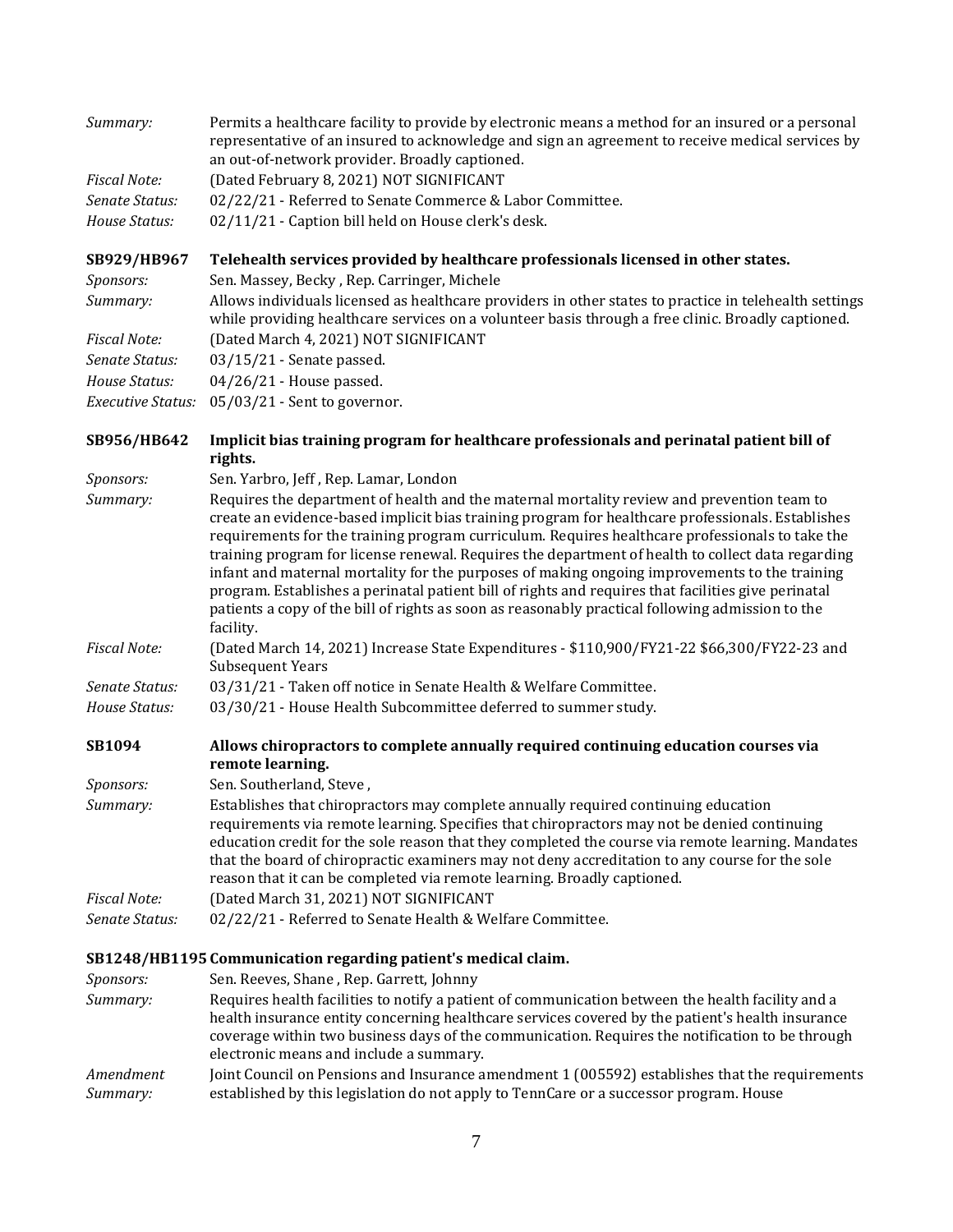|                          | amendment 2 (006961) removes the definition of "patient" from this bill, which had been<br>previously defined as "an individual who has health insurance coverage and is being treated by a<br>provider for a healthcare service". |
|--------------------------|------------------------------------------------------------------------------------------------------------------------------------------------------------------------------------------------------------------------------------|
| Fiscal Note:             | (Dated March 10, 2021) NOT SIGNIFICANT                                                                                                                                                                                             |
| Senate Status:           | 02/22/21 - Referred to Senate Commerce & Labor Committee.                                                                                                                                                                          |
| House Status:            | $04/21/21$ - House passed with amendment 2 (006961).                                                                                                                                                                               |
| <b>Executive Status:</b> | 03/29/21 - Joint Council on Pensions and Insurance released to standing committees with<br>favorable comment after adopting amendment 1 (005592).                                                                                  |

### **[SB1249/HB1530 Providing information about enrollee's benefit and covered medication.](https://tls.mleesmith.com/2021-2022/pdf/SB1249.pdf)**

| <i>Sponsors:</i>    | Sen. Reeves, Shane, Rep. Hicks, Gary                                                                                                                                                                                                                                                                                                                                                                                                                                                                |
|---------------------|-----------------------------------------------------------------------------------------------------------------------------------------------------------------------------------------------------------------------------------------------------------------------------------------------------------------------------------------------------------------------------------------------------------------------------------------------------------------------------------------------------|
| Summary:            | Requires a health plan or pharmacy benefits manager to provide specific cost, benefit, and<br>coverage data regarding covered medication upon the request of an enrollee or their authorized<br>representative. Specifies that the data is to include the enrollee's eligibility for each medication, a<br>list of clinically appropriate alternatives, cost-sharing information for the medications and<br>clinically appropriate alternatives and applicable utilization management requirements. |
| <b>Fiscal Note:</b> | (Dated March 5, 2021) Increase State Expenditures - \$1,476,700/FY21-22 \$852,800/FY22-23 and<br>Subsequent Years Increase Federal Expenditures - \$5,851,300/FY21-22 \$2,014,000/FY22-23 and<br>Subsequent Years SB 1249 - HB 1530 1                                                                                                                                                                                                                                                               |
| Senate Status:      | 02/22/21 - Referred to Senate Commerce & Labor Committee.                                                                                                                                                                                                                                                                                                                                                                                                                                           |
| House Status:       | 03/01/21 - Referred to House Insurance Subcommittee.                                                                                                                                                                                                                                                                                                                                                                                                                                                |
| Executive Status:   | 03/29/21 - Joint Council on Pensions and Insurance released to standing committees with<br>unfavorable comment.                                                                                                                                                                                                                                                                                                                                                                                     |
| CD1759              | Disposal of controlled substances and proscription drugs                                                                                                                                                                                                                                                                                                                                                                                                                                            |

| Disposal of controlled substances and prescription drugs.                                                                                                                                                                                                 |
|-----------------------------------------------------------------------------------------------------------------------------------------------------------------------------------------------------------------------------------------------------------|
| Sen. Reeves, Shane,                                                                                                                                                                                                                                       |
| Requires the board of pharmacy and the board for licensing health care facilities to promulgate<br>rules to establish certain guidelines for pharmacies and facilities to provide for disposal of unused<br>controlled substances and prescription drugs. |
| (Dated April 4, 2021) NOT SIGNIFICANT                                                                                                                                                                                                                     |
| 02/22/21 - Referred to Senate Health & Welfare Committee.                                                                                                                                                                                                 |
|                                                                                                                                                                                                                                                           |

### **[SB1254/HB1357 Commissioner of health report regarding the Tennessee Prescription Safety Act of 2016.](https://tls.mleesmith.com/2021-2022/pdf/SB1254.pdf)**

| <i>Sponsors:</i> | Sen. Reeves, Shane, Rep. Ramsey, Bob                                                                                                                                                                                                                                                                                                                                                                                                                                |
|------------------|---------------------------------------------------------------------------------------------------------------------------------------------------------------------------------------------------------------------------------------------------------------------------------------------------------------------------------------------------------------------------------------------------------------------------------------------------------------------|
| Summary:         | Changes, from March 1 to February 15, the date by which the commissioner of health must file the<br>annual report with the health committees of the general assembly regarding the Tennessee<br>Prescription Safety Act of 2016 program with respect to its effect on distribution and abuse of<br>controlled substances, including recommendations for improving control and prevention of<br>diversion of controlled substances in this state. Broadly captioned. |
| Fiscal Note:     | (Dated February 19, 2021) NOT SIGNIFICANT                                                                                                                                                                                                                                                                                                                                                                                                                           |
| Senate Status:   | 02/22/21 - Referred to Senate Judiciary Committee.                                                                                                                                                                                                                                                                                                                                                                                                                  |
| House Status:    | 02/25/21 - Caption bill held on House clerk's desk.                                                                                                                                                                                                                                                                                                                                                                                                                 |

## **[SB1278/HB1258 Annual report on the all payer claims database.](https://tls.mleesmith.com/2021-2022/pdf/SB1278.pdf)**

| <i>Sponsors:</i> | Sen. Reeves, Shane, Rep. Smith, Robin                                                                 |
|------------------|-------------------------------------------------------------------------------------------------------|
| Summary:         | Requires reporting on the cost, utilization, and effectiveness of the all payer claims database to be |
|                  | submitted annually on February 15 to the general assembly.                                            |
| Amendment        | House Insurance Subcommittee amendment 1 (006197) deletes all original language in the bill and       |
| Summary:         | establishes a health information committee. Specifies that the purposes of this committee are to      |
|                  | facilitate evidence-based improvements to the access, quality and cost of healthcare. Requires the    |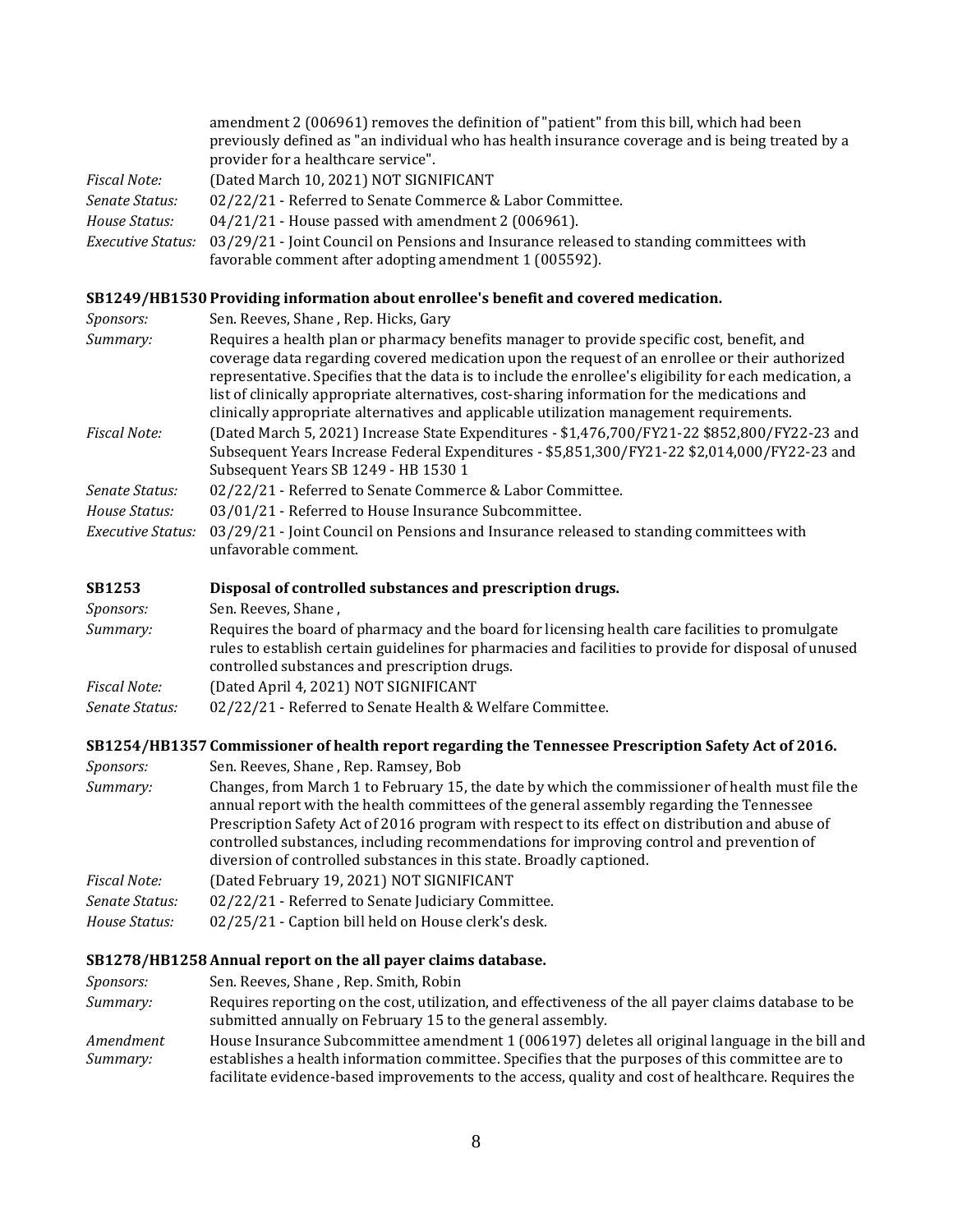|                       | health information committee to establish and operate the all payer claims database. Establishes<br>the membership and appointment process for the committee.                                                                                                                                                                                                                                                                                                                                                                                                                                                                                                                                                                                                                                                                                                                                                                                                                                                                                                                                                                                                                                                                                                                                                                                                                                                                                                                                                                                                                                                                                                                                                                                                                                                                                                                                                                                                                                                                                                                                                                                                                                                                                                                                                                                                                                                                                                                                                                                           |
|-----------------------|---------------------------------------------------------------------------------------------------------------------------------------------------------------------------------------------------------------------------------------------------------------------------------------------------------------------------------------------------------------------------------------------------------------------------------------------------------------------------------------------------------------------------------------------------------------------------------------------------------------------------------------------------------------------------------------------------------------------------------------------------------------------------------------------------------------------------------------------------------------------------------------------------------------------------------------------------------------------------------------------------------------------------------------------------------------------------------------------------------------------------------------------------------------------------------------------------------------------------------------------------------------------------------------------------------------------------------------------------------------------------------------------------------------------------------------------------------------------------------------------------------------------------------------------------------------------------------------------------------------------------------------------------------------------------------------------------------------------------------------------------------------------------------------------------------------------------------------------------------------------------------------------------------------------------------------------------------------------------------------------------------------------------------------------------------------------------------------------------------------------------------------------------------------------------------------------------------------------------------------------------------------------------------------------------------------------------------------------------------------------------------------------------------------------------------------------------------------------------------------------------------------------------------------------------------|
| <b>Fiscal Note:</b>   | (Dated February 11, 2021) NOT SIGNIFICANT                                                                                                                                                                                                                                                                                                                                                                                                                                                                                                                                                                                                                                                                                                                                                                                                                                                                                                                                                                                                                                                                                                                                                                                                                                                                                                                                                                                                                                                                                                                                                                                                                                                                                                                                                                                                                                                                                                                                                                                                                                                                                                                                                                                                                                                                                                                                                                                                                                                                                                               |
| Senate Status:        | 04/06/21 - Taken off notice in Senate Commerce & Labor Committee.                                                                                                                                                                                                                                                                                                                                                                                                                                                                                                                                                                                                                                                                                                                                                                                                                                                                                                                                                                                                                                                                                                                                                                                                                                                                                                                                                                                                                                                                                                                                                                                                                                                                                                                                                                                                                                                                                                                                                                                                                                                                                                                                                                                                                                                                                                                                                                                                                                                                                       |
| House Status:         | 04/06/21 - House Insurance Subcommittee deferred to summer study after adopting amendment<br>1 (006197).                                                                                                                                                                                                                                                                                                                                                                                                                                                                                                                                                                                                                                                                                                                                                                                                                                                                                                                                                                                                                                                                                                                                                                                                                                                                                                                                                                                                                                                                                                                                                                                                                                                                                                                                                                                                                                                                                                                                                                                                                                                                                                                                                                                                                                                                                                                                                                                                                                                |
| Sponsors:             | SB1281/HB948 Review of actions by executive director of health services and development agency.<br>Sen. Reeves, Shane, Rep. Boyd, Clark                                                                                                                                                                                                                                                                                                                                                                                                                                                                                                                                                                                                                                                                                                                                                                                                                                                                                                                                                                                                                                                                                                                                                                                                                                                                                                                                                                                                                                                                                                                                                                                                                                                                                                                                                                                                                                                                                                                                                                                                                                                                                                                                                                                                                                                                                                                                                                                                                 |
| Summary:              | Increases from 15 to 30 days the period in which a party or any member of the health services and                                                                                                                                                                                                                                                                                                                                                                                                                                                                                                                                                                                                                                                                                                                                                                                                                                                                                                                                                                                                                                                                                                                                                                                                                                                                                                                                                                                                                                                                                                                                                                                                                                                                                                                                                                                                                                                                                                                                                                                                                                                                                                                                                                                                                                                                                                                                                                                                                                                       |
|                       | development agency may file notice to request the agency review an action of the executive<br>director. Broadly captioned.                                                                                                                                                                                                                                                                                                                                                                                                                                                                                                                                                                                                                                                                                                                                                                                                                                                                                                                                                                                                                                                                                                                                                                                                                                                                                                                                                                                                                                                                                                                                                                                                                                                                                                                                                                                                                                                                                                                                                                                                                                                                                                                                                                                                                                                                                                                                                                                                                              |
| Amendment<br>Summary: | House amendment 1 (006740) deletes all language after the enacting clause. Makes various<br>changes to the certificate of need (CON) process for healthcare facilities and services. Requires the<br>HSDA to develop criteria and standards to guide the agency when issuing CONs that are evaluated<br>and updated at least once every five years, developed by rule in accordance with the Uniform<br>Administrative Procedures Act, and are based, in whole or in part, upon input the HSDA received<br>during development of the criteria and standards from: the Division of TennCare, or its successor,<br>the Department of Health (DOH), the Department of Mental Health and Substance Abuse Services<br>(DMHSAS), the Department of Intellectual and Developmental Disabilities (DIDD), the Health and<br>Welfare Committee of the Senate, and the Health Committee of the House of Representatives.<br>Requires HSDA to conduct studies related to healthcare including a needs assessment that must be<br>updated at least annually. Requires HSDA to submit an annual report, no later than January 15 of<br>each year, to the General Assembly, detailing a comparison of the actual payer mix and<br>uncompensated care provided by CON holders with the projections the holders submitted in the<br>holder's CON application. Requires HSDA to submit a plan to merge the HSDA with the Board for<br>Licensing Health Care Facilities, to the General Assembly by January 23, 2023. Exempts mental<br>health hospitals from CON regulations. Prevents health care institutions from: (1) adding beds of a<br>category of service that they were not already providing; (2) redistributing beds to other facilities;<br>and (3) establishing new beds at new satellite facilities. Allows any hospital licensed under Title 33<br>or 68 to operate a non-residential substitution-based opioid treatment center if the program is<br>certified by the DMHSAS and the federal Department of Health and Human Services. Requires a<br>county that, as of January 1, 2021, is designated as an economically distressed eligible county by<br>the Department of Economic and Community Development, and has no actively licensed hospital<br>located within the county is exempt from having to obtain a CON. Requires a provider of positron<br>emission tomography services or magnetic resonance imaging services be accredited by the Joint<br>Commission or American College of Radiology within two years of the initiation of service. |
|                       | Exempts a home care organization that is limited to providing home health services to patients<br>under the federal Energy Employees Occupational Illness Compensation Program Act of 2000<br>(EEOICPA) (42 U.S.C. § 7384, et seq.) from having to receive a CON. Exempts a home care<br>organization that is limited to providing home health services to patients under the care of a                                                                                                                                                                                                                                                                                                                                                                                                                                                                                                                                                                                                                                                                                                                                                                                                                                                                                                                                                                                                                                                                                                                                                                                                                                                                                                                                                                                                                                                                                                                                                                                                                                                                                                                                                                                                                                                                                                                                                                                                                                                                                                                                                                 |
|                       | healthcare research institution from having to receive a CON. Requires the home care organization<br>to be accredited by the Joint Commission, the Community Health Accreditation Partner, DNV GL<br>Healthcare, or the Accreditation Commission for Health Care in order to qualify for the exception<br>within 12 months of the date the home care organization is granted a license by the DOH. Allows                                                                                                                                                                                                                                                                                                                                                                                                                                                                                                                                                                                                                                                                                                                                                                                                                                                                                                                                                                                                                                                                                                                                                                                                                                                                                                                                                                                                                                                                                                                                                                                                                                                                                                                                                                                                                                                                                                                                                                                                                                                                                                                                               |
|                       | an initiation of magnetic resonance imaging services or increasing the number of magnetic<br>resonance imaging machines used, as long as services are not provided to a patient who is 14 years                                                                                                                                                                                                                                                                                                                                                                                                                                                                                                                                                                                                                                                                                                                                                                                                                                                                                                                                                                                                                                                                                                                                                                                                                                                                                                                                                                                                                                                                                                                                                                                                                                                                                                                                                                                                                                                                                                                                                                                                                                                                                                                                                                                                                                                                                                                                                         |
|                       | of age or younger on more than five occasions per year or initiation of positron emission                                                                                                                                                                                                                                                                                                                                                                                                                                                                                                                                                                                                                                                                                                                                                                                                                                                                                                                                                                                                                                                                                                                                                                                                                                                                                                                                                                                                                                                                                                                                                                                                                                                                                                                                                                                                                                                                                                                                                                                                                                                                                                                                                                                                                                                                                                                                                                                                                                                               |
|                       | tomography in a county with a population in excess of 175,000 to be established or operate                                                                                                                                                                                                                                                                                                                                                                                                                                                                                                                                                                                                                                                                                                                                                                                                                                                                                                                                                                                                                                                                                                                                                                                                                                                                                                                                                                                                                                                                                                                                                                                                                                                                                                                                                                                                                                                                                                                                                                                                                                                                                                                                                                                                                                                                                                                                                                                                                                                              |
|                       | without a CON. Allows the Commissioners of DOH, DMHSAS, and DIDD to submit written reports                                                                                                                                                                                                                                                                                                                                                                                                                                                                                                                                                                                                                                                                                                                                                                                                                                                                                                                                                                                                                                                                                                                                                                                                                                                                                                                                                                                                                                                                                                                                                                                                                                                                                                                                                                                                                                                                                                                                                                                                                                                                                                                                                                                                                                                                                                                                                                                                                                                              |
|                       | or statements and send representatives to testify before the agency with respect to applications.                                                                                                                                                                                                                                                                                                                                                                                                                                                                                                                                                                                                                                                                                                                                                                                                                                                                                                                                                                                                                                                                                                                                                                                                                                                                                                                                                                                                                                                                                                                                                                                                                                                                                                                                                                                                                                                                                                                                                                                                                                                                                                                                                                                                                                                                                                                                                                                                                                                       |
|                       | Extends the prohibition on new nursing home beds, except for 125 Medicare skilled nursing                                                                                                                                                                                                                                                                                                                                                                                                                                                                                                                                                                                                                                                                                                                                                                                                                                                                                                                                                                                                                                                                                                                                                                                                                                                                                                                                                                                                                                                                                                                                                                                                                                                                                                                                                                                                                                                                                                                                                                                                                                                                                                                                                                                                                                                                                                                                                                                                                                                               |
|                       | facility beds, to June 30, 2025. Extends the period of time that a certificate of need (CON) is valid                                                                                                                                                                                                                                                                                                                                                                                                                                                                                                                                                                                                                                                                                                                                                                                                                                                                                                                                                                                                                                                                                                                                                                                                                                                                                                                                                                                                                                                                                                                                                                                                                                                                                                                                                                                                                                                                                                                                                                                                                                                                                                                                                                                                                                                                                                                                                                                                                                                   |
|                       | for nursing home projects from two years to three years. Increases existing fees and establishes                                                                                                                                                                                                                                                                                                                                                                                                                                                                                                                                                                                                                                                                                                                                                                                                                                                                                                                                                                                                                                                                                                                                                                                                                                                                                                                                                                                                                                                                                                                                                                                                                                                                                                                                                                                                                                                                                                                                                                                                                                                                                                                                                                                                                                                                                                                                                                                                                                                        |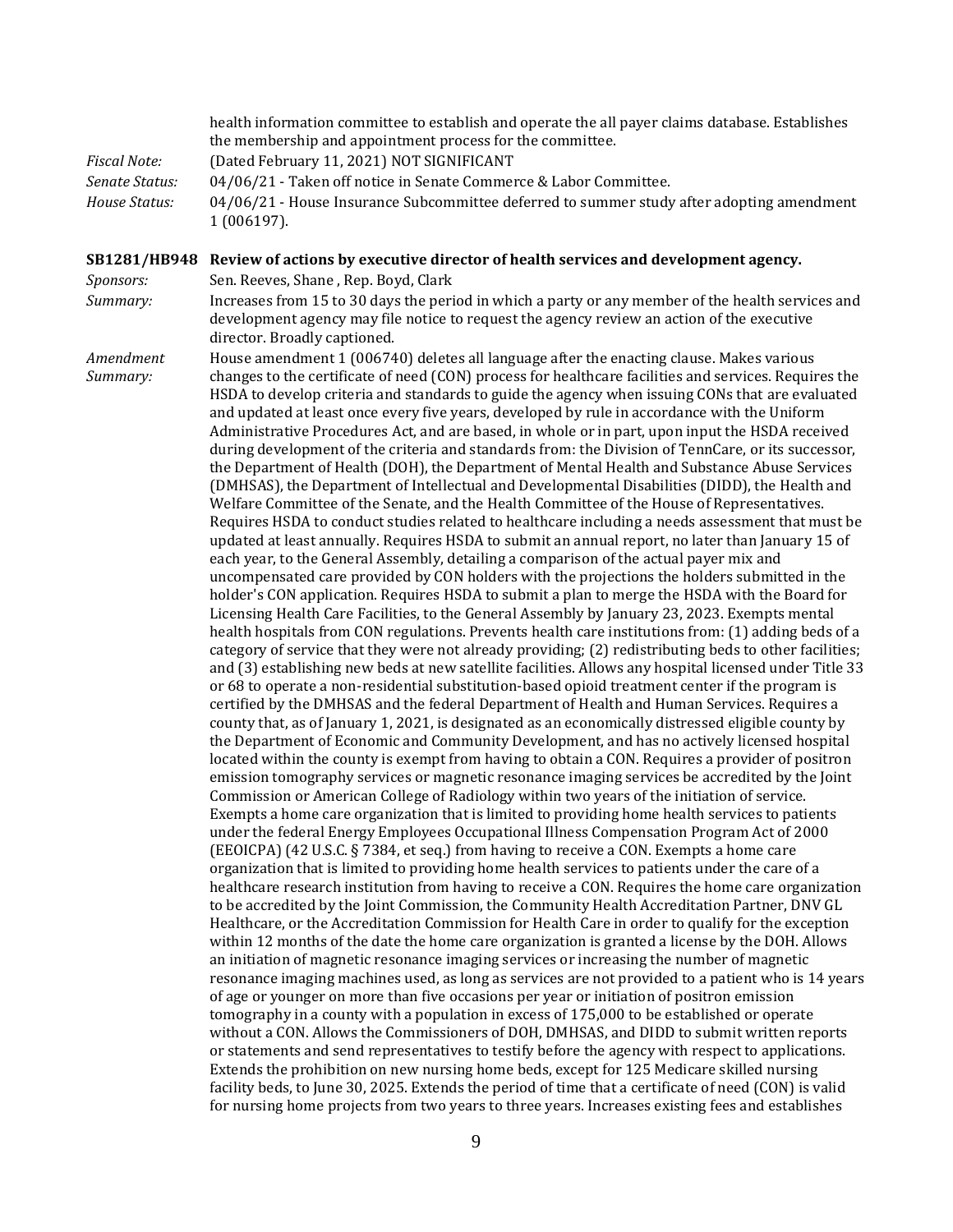new fees for healthcare providers and requires HSDA to annually collect the fees. Requires fees be paid to the Treasurer and deposited in the General Fund and credited to the HSDA's separate account. Authorizes a hospital closed for 15 years or less to resume operations without a CON in certain circumstances. Requires the party re-establishing a hospital to apply for a CON within 12 months of renewing its license with the DOH. Requires the DOH to review the license renewal application and to notify the applicant of its determination within 60 days. Extends the termination date for the HSDA from June 30, 2021 to June 30, 2024. Extends the termination date for the Board of Licensing Health Care Facilities from June 30, 2023 to June 30, 2024. For purposes of rulemaking, takes effective upon becoming law. For all other purposes, takes effect October 1, 2021. House amendment 2 (008138) makes the provisions regarding the change in bed complement, as described above, effective upon becoming law instead of October 1, 2021. Present law places a moratorium on the issuance of certificates of need (CON) for new nursing home beds, other than 125 beds per fiscal year, to be certified as medicare skilled nursing facility (SNF) beds. The moratorium is presently scheduled to end June 30, 2021. This amendment extends the moratorium to June 30, 2025. Under present law, a CON is valid for a period not to exceed three years for hospital projects, and two years for all other projects, from the date of its issuance. This amendment extends the period that a CON is valid for nursing home projects to three years. Present law generally requires a CON to relocate nursing home beds. This amendment deletes several provisions of present law whereby a nursing home can apply to the health services and development agency to relocate all or fewer of its licensed beds to another location. House amendment 3 (007935) corrects an internal cross-reference in this bill as amended.

| Fiscal Note:   | (Dated February 10, 2021) NOT SIGNIFICANT                                          |
|----------------|------------------------------------------------------------------------------------|
| Senate Status: | $05/05/21$ - Senate passed.                                                        |
| House Status:  | $0.05/04/21$ - House passed with amendments 1 (006740), 2 (008138) and 3 (007935). |
|                | <i>Executive Status:</i> 05/05/21 - Sent to the speakers for signatures.           |

#### **[SB1295/HB914 Method of calculating payment for services rendered by a chiropractor.](https://tls.mleesmith.com/2021-2022/pdf/SB1295.pdf)**

| <i>Sponsors:</i>    | Sen. Roberts, Kerry, Rep. Hawk, David                                                                                                                                                                                                                                                                 |
|---------------------|-------------------------------------------------------------------------------------------------------------------------------------------------------------------------------------------------------------------------------------------------------------------------------------------------------|
| Summary:            | Prohibits the method of calculating payment for services rendered by a chiropractor from being<br>different from the calculation for a medical physician under a sickness and accident health<br>insurance policy or service contract.                                                                |
| <b>Fiscal Note:</b> | (Dated March 11, 2021) Increase State Expenditures \$1,464,000/FY21-22 \$2,928,000/FY22-23<br>and Subsequent Years Increase Federal Expenditures \$95,700/FY21-22 \$191,400/FY22-23 and<br>Subsequent Years Increase Local Expenditures \$223,800/FY21-22* \$447,500/FY22-23 and<br>Subsequent Years* |
| Senate Status:      | 02/22/21 - Referred to Senate Commerce & Labor Committee.                                                                                                                                                                                                                                             |
| House Status:       | 02/22/21 - Referred to House Insurance Subcommittee.                                                                                                                                                                                                                                                  |
| Executive Status:   | 03/29/21 - Joint Council on Pensions and Insurance released to standing committees with<br>unfavorable comment.                                                                                                                                                                                       |

#### **[SB1329/HB1208 Filing of objection by health care institution opposing CON application.](https://tls.mleesmith.com/2021-2022/pdf/SB1329.pdf)**

*Sponsors:* Sen. Hensley, Joey , Rep. Travis, Ron *Summary:* Increases from 15 to 20 the number of days before a health services and development agency meeting at which a certificate of need application is originally scheduled that a health care institution wishing to oppose the application must file a written objection with the agency and serve a copy on the contact person for the applicant. Broadly captioned. *Fiscal Note:* (Dated February 11, 2021) NOT SIGNIFICANT *Senate Status:* 02/22/21 - Referred to Senate Commerce & Labor Committee. *House Status:* 02/24/21 - Caption bill held on House clerk's desk.

### **[SB1397/HB619 Calculating an enrollee's contribution to an applicable cost sharing requirement.](https://tls.mleesmith.com/2021-2022/pdf/SB1397.pdf)**

*Sponsors:* Sen. Swann, Art , Rep. Rudder, Iris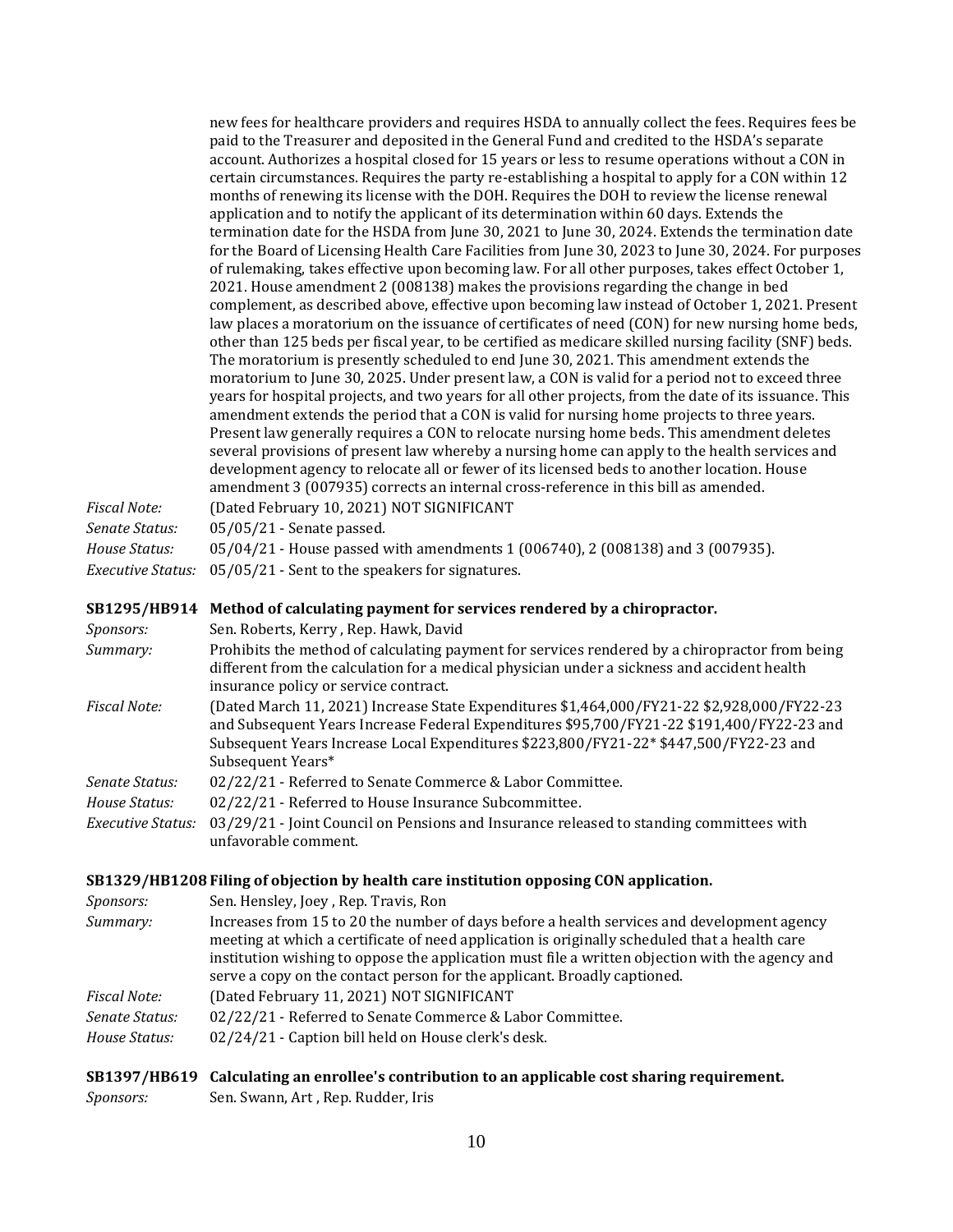| Summary:                 | Requires an insurer to include cost sharing amounts paid by the enrollee or on behalf of the<br>enrollee by another person when calculating an enrollee's contribution to an applicable cost<br>sharing requirement.                                                                                                                                                                        |
|--------------------------|---------------------------------------------------------------------------------------------------------------------------------------------------------------------------------------------------------------------------------------------------------------------------------------------------------------------------------------------------------------------------------------------|
| Amendment                | Senate amendment 1 (006858) deletes and rewrites all language after the enacting clause such                                                                                                                                                                                                                                                                                                |
| Summary:                 | that the only substantive change is to establish that the proposed language does not apply to a<br>prescription drug for which there is a generic alternative, unless the enrollee has obtained access<br>to the brand name prescription drug through prior authorization, a step therapy protocol, the<br>insurer's exceptions and appeals process, or as specified in $\S 53-10-204(a)$ . |
| <b>Fiscal Note:</b>      | (Dated February 24, 2021) NOT SIGNIFICANT                                                                                                                                                                                                                                                                                                                                                   |
| Senate Status:           | 04/27/21 - Senate passed with amendment 1 (006858).                                                                                                                                                                                                                                                                                                                                         |
| House Status:            | 04/29/21 - House concurred in Senate amendment 1 (006858).                                                                                                                                                                                                                                                                                                                                  |
| <b>Executive Status:</b> | $05/05/21$ - Sent to governor.                                                                                                                                                                                                                                                                                                                                                              |

#### **[SB1557/HB1381 Notice to a domestic insurance company that its capital stock is impaired.](https://tls.mleesmith.com/2021-2022/pdf/SB1557.pdf)**

| <i>Sponsors:</i>                | Sen. Bailey, Paul, Rep. Todd, Chris                                                                                                                                                                                                                                                                                                                 |
|---------------------------------|-----------------------------------------------------------------------------------------------------------------------------------------------------------------------------------------------------------------------------------------------------------------------------------------------------------------------------------------------------|
| Summary:                        | Increases from 60 to 90 days the time period following notice to a domestic insurance company<br>that its capital stock is impaired to the extent of 20 percent or more and subject to be made good,<br>within which the company must lawfully repair or reduce its capital or be subject to proceedings<br>by the commissioner. Broadly captioned. |
| <b>Fiscal Note:</b>             | (Dated February 22, 2021) NOT SIGNIFICANT                                                                                                                                                                                                                                                                                                           |
| Senate Status:<br>House Status: | 04/21/21 - Taken off notice in Senate Commerce & Labor Committee.<br>02/25/21 - Caption bill held on House clerk's desk.                                                                                                                                                                                                                            |

#### **[SB1617/HB1398 Terms for pharmacy benefits and pharmacy benefit managers.](https://tls.mleesmith.com/2021-2022/pdf/SB1617.pdf)**

*Sponsors:* Sen. Reeves, Shane , Rep. Helton, Esther

*Summary:* Prohibits health insurance issuers from taking actions against 340B entities that they do not take against non-340B entities. Prohibits pharmacy benefits managers from imposing coverage or benefits limitations, or requiring a person covered under a group medical benefit contract or a pharmacy benefit contract, that provides coverage for prescription drugs to pay an additional fee. Requires pharmacy benefits managers to base the calculation of any coinsurance for a prescription drug or device on the allowed amount of the drug or device. Establishes that pharmacy benefits managers have a responsibility to report to the plan and the patient any benefit percentage that either are entitled to.

*Amendment Summary:* House amendment 2 (008088) deletes and rewrites all language after the enacting clause such that the substantive changes are: (1) prohibits a PBM or a covered entity from interfering with a patient's right to choose a contracted pharmacy or contracted provider of choice, in a manner that violates § 56-7-2359 or by other means, including inducement, steering, or offering financial or other incentives; (2) requires a PBM or covered entity to base the calculation of any coinsurance or deductible for a prescription drug or device on the allowed amount of the drug or device; (3) establishes that coinsurance or deductible does not mean or include copayments; (4) prohibits a PBM from reimbursing a contracted pharmacy for a prescription drug or device in an amount that is less than the actual cost to that pharmacy for the prescription drug or device; (5) exempts a PBM from the requirement of reimbursing a contracted pharmacy in an amount that is less than the actual cost to that pharmacy when utilizing a reimbursement methodology that is identical to the methodology provided for in the state plan for medical assistance approved by CMS; (6) requires such PBMs to establish a process for a pharmacy to appeal a reimbursement paid at average acquisition cost and receive an adjusted payment; (7) requires the Commissioner of DCI to approve a PBM appeals process; and (8) changes the effective date for when a covered entity is required to begin providing the cost, benefit and coverage data, including data for each drug covered under the enrollee's health plan in real time, upon request of an enrollee, an enrollee's healthcare provider, or the authorized representative of an enrollee, from July 1, 2021 to January 1, 2022.